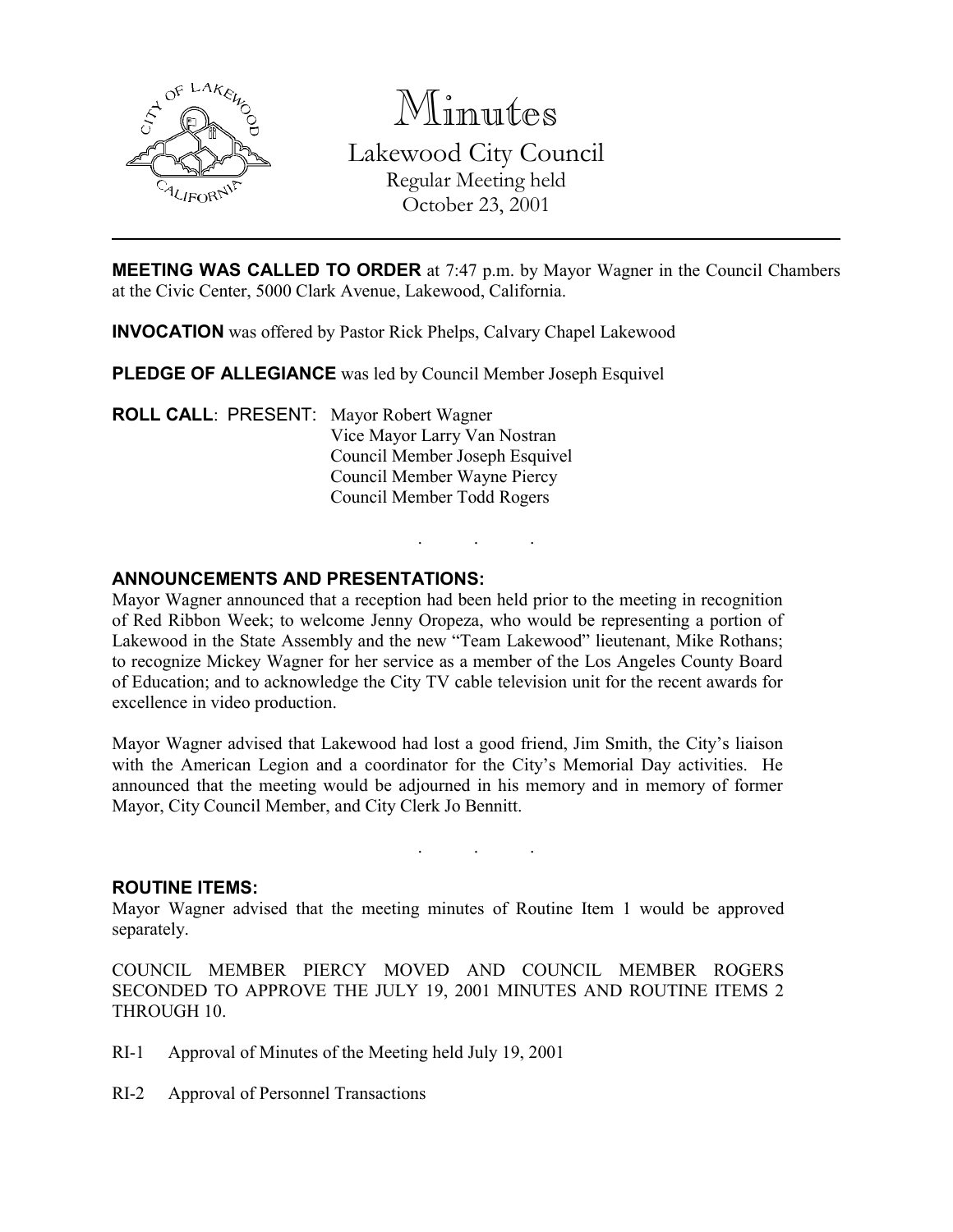#### ROUTINE ITEMS: Continued

- RI-3 Approval of Registers of Demands dated September 20, September 27, October 4, and October 11, 2001
- RI-4 RESOLUTION NO. 2001-73; A RESOLUTION OF THE CITY COUNCIL OF THE CITY OF LAKEWOOD, CALIFORNIA, AUTHORIZING THE ESTABLISHMENT OF THE PARS DEFINED BENEFIT AND THE PARS DEFINED CONTRIBUTIONS SUPPLEMENTAL RETIREMENT SAVINGS PLANS TO BE ADMINISTERED BY PHASE II SYSTEMS, PARS TRUST ADMINISTRATOR FOR CITY EMPLOYEES

RESOLUTION NO. 2001-74; A RESOLUTION OF THE CITY COUNCIL OF THE CITY OF LAKEWOOD AMENDING RESOLUTION NO. 98-37 PERTAINING TO EMPLOYEE BENEFITS AND THE CLASSIFICATION AND COMPENSATION OF CITY OFFICERS AND EMPLOYEES

- RI-5 Approval of Monthly Report of Investment Transactions
- RI-6 Approval of Quarterly Schedule of Investments
- RI-7 RESOLUTION NO. 2001-75; A RESOLUTION OF THE CITY COUNCIL OF THE CITY OF LAKEWOOD RESCINDING FOR STREET SWEEPING PURPOSES ON THE SOUTH SIDE OF DEL AMO BOULEVARD SOUTH SERVICE ROAD BETWEEN BELLFLOWER BOULEVARD AND WOODRUFF AVENUE AND PROHIBITING THE PARKING OR STANDING OF VEHICLES BETWEEN 7 A.M. AND 12 P.M. ON FRIDAY OF EACH WEEK FOR STREET SWEEPING PURPOSES ON BOTH SIDES OF DEL AMO BOULEVARD SOUTH SERVICE ROAD BETWEEN BELLFLOWER BOULEVARD AND WOODRUFF AVENUE
- RI-8 Acceptance of Notice of Completion for Public Works Contract 01-6, Roseton Property Abatement Project, United Spectrum, Inc.
- RI-9 Approval of Appointments to the Lakewood Project Shepherd Board
- RI-10 Approval of Allocation to Los Angeles County Fire and Sheriff's Relief Funds

UPON ROLL CALL VOTE, THE MOTION WAS APPROVED:

AYES: COUNCIL MEMBERS: Esquivel, Piercy, Van Nostran, Rogers and Wagner NAYS: COUNCIL MEMBERS: None

RI-1 Approval of Minutes of the Meetings held September 25, 2001, and September 12, 2000

COUNCIL MEMBER PIERCY MOVED AND COUNCIL MEMBER ESQUIVEL SECONDED TO APPROVE THE MINUTES OF SEPTEMBER 25, 2001.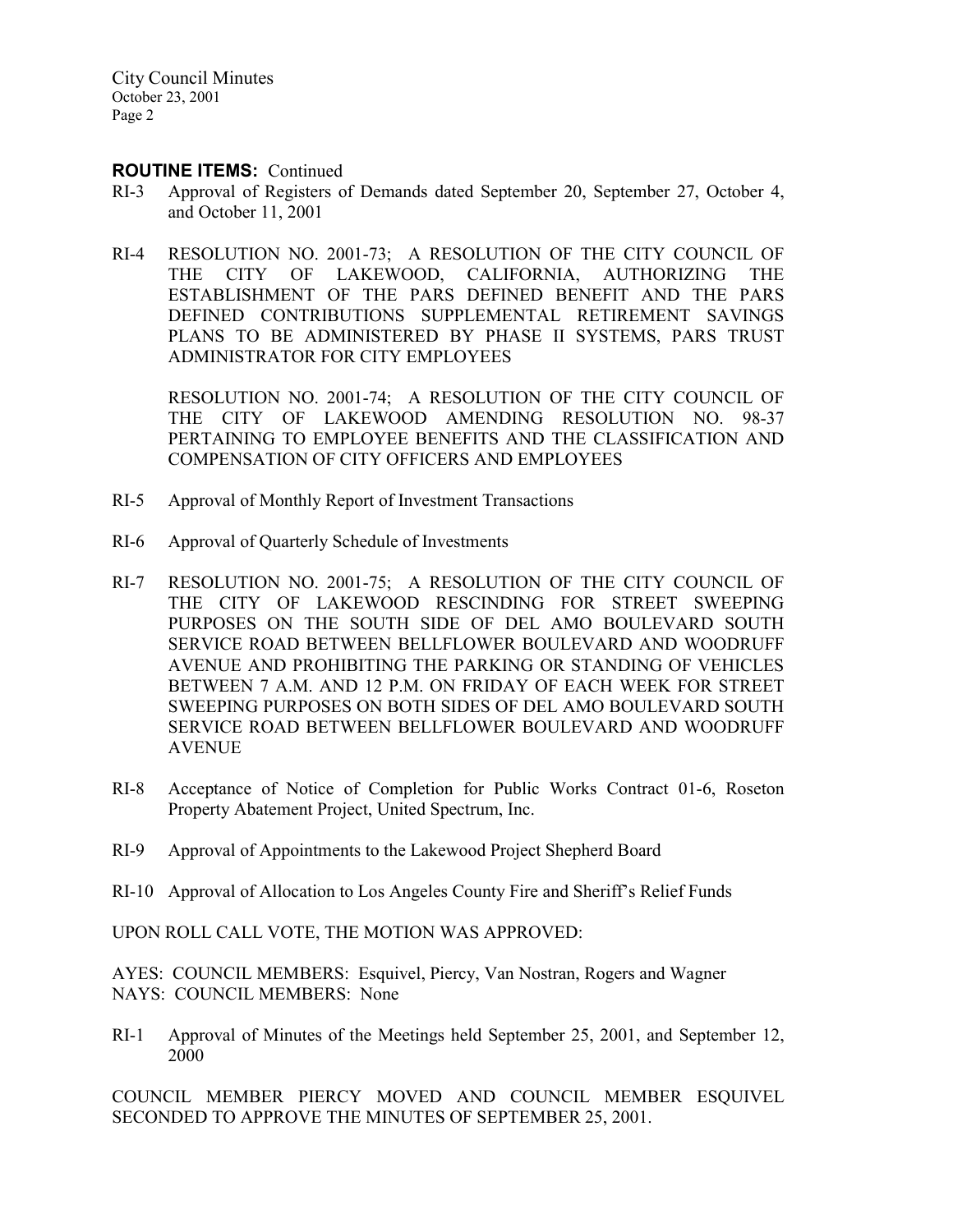#### ROUTINE ITEMS: Continued

UPON ROLL CALL VOTE, THE MOTION WAS APPROVED:

AYES: COUNCIL MEMBERS: Esquivel, Piercy, Van Nostran, Rogers and Wagner NAYS: COUNCIL MEMBERS: None

COUNCIL MEMBER PIERCY MOVED AND COUNCIL MEMBER ESQUIVEL SECONDED TO APPROVE THE MINUTES OF SEPTEMBER 12, 2000. UPON ROLL CALL VOTE, THE MOTION WAS APPROVED:

AYES: COUNCIL MEMBERS: Esquivel, Piercy, Van Nostran and Wagner NAYS: COUNCIL MEMBERS: None ABSTAIN: COUNCIL MEMBERS: Rogers

#### 1.1 • AWARD OF BID PURCHASING BID 01-8, CABLECASTING WORKSTATION

. . .

Director of Finance, Larry Schroeder, gave a brief oral presentation based on the memorandum in the agenda packet and stated two bids had been received for the purchase of a workstation for the cablecasting system used by City TV. It was the recommendation of staff that the City Council authorize the purchase of the cablecasting workstation from the low bidder, Digital Synergy, in the amount of \$18,041.31.

Mayor Wagner opened the public hearing at 7:59 p.m. and called for anyone in the audience wishing to address the City Council on this matter. There was no response.

Council Member Piercy requested that reports for future bid awards presented to the City Council list all of the bids and not just the low bidder.

VICE MAYOR VAN NOSTRAN MOVED AND COUNCIL MEMBER ROGERS SECONDED TO APPROVE STAFF'S RECOMMENDATION. UPON ROLL CALL VOTE, THE MOTION WAS APPROVED:

AYES: COUNCIL MEMBERS: Esquivel, Piercy, Van Nostran, Rogers and Wagner NAYS: COUNCIL MEMBERS: None

#### 1.2 • AWARD OF BID - PURCHASING BID 01-9, THIRTY COMPUTER SYSTEMS

. . .

The Director of Finance gave a brief oral presentation based on the memorandum in the agenda packet and reported six sealed bids had been received for the purchase of thirty network computers, part of the annual Computer Replacement Program. He noted that the lowest bid received was for a system which did not meet specifications. It was the recommendation of staff that the City Council authorize the purchase from the lowest responsible and responsive bidder, Dell Marketing, in the amount of \$33,372.00.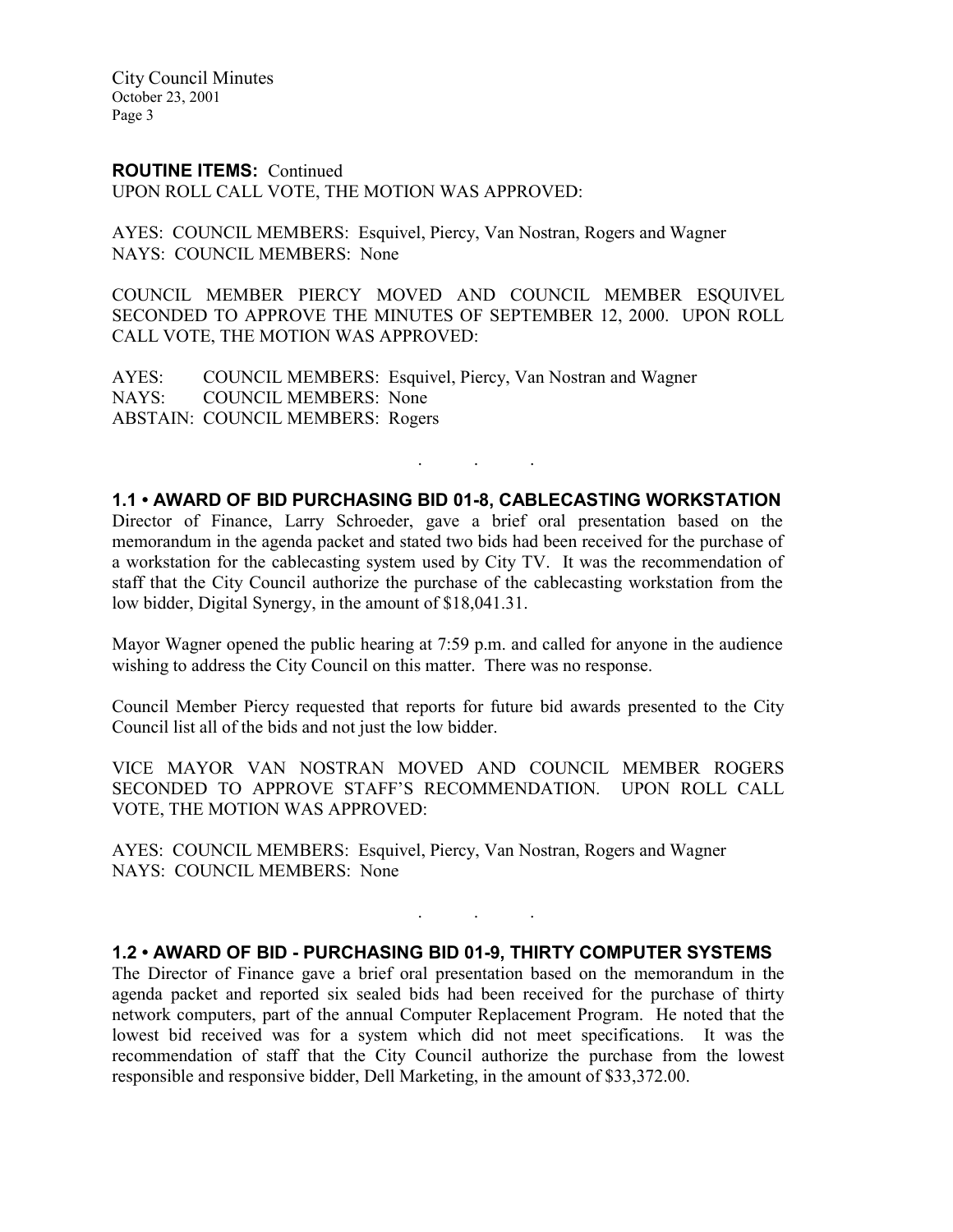## 1.2 • PURCHASING BID 01-9, THIRTY COMPUTER SYSTEMS - Continued

Vice Mayor Van Nostran inquired if the bids were within range of the amount estimated for the systems and if the amount budgeted for this acquisition was adequate. Mr. Schroeder responded by stating that the successful bidder's per-unit price was approximately \$400 less than originally estimated.

Mayor Wagner opened the public hearing at 8:01 p.m. and called for anyone in the audience wishing to address the City Council on this matter. There was no response.

COUNCIL MEMBER PIERCY MOVED AND COUNCIL MEMBER ESQUIVEL SECONDED TO CLOSE THE PUBLIC HEARING AND APPROVE STAFF'S RECOMMENDATION. UPON ROLL CALL VOTE, THE MOTION WAS APPROVED:

AYES: COUNCIL MEMBERS: Esquivel, Piercy, Van Nostran, Rogers and Wagner NAYS: COUNCIL MEMBERS: None

## 1.3 • AWARD OF BID FOR PURCHASING BID 01-10, BRUSH CHIPPER

The Finance Director gave a brief oral presentation based on the memorandum in the agenda packet and reported two bids had been received for the purchase of a brush chipper unit. It was the recommendation of staff that the City Council authorize the purchase from the lowest responsible and responsive bidder, Vermeer-California, in the amount of \$23,716.80.

. . .

Mayor Wagner opened the public hearing at 8:04 p.m. and called for anyone in the audience wishing to address the City Council on this matter. There was no response.

COUNCIL MEMBER ESQUIVEL MOVED AND COUNCIL MEMBER PIERCY SECONDED TO AUTHORIZE THE PURCHASE OF THE BRUSH CHIPPER FROM VERMEER-CALIFORNIA IN THE AMOUNT OF \$23,716.80. UPON ROLL CALL VOTE, THE MOTION WAS APPROVED:

AYES: COUNCIL MEMBERS: Esquivel, Piercy, Van Nostran, Rogers and Wagner NAYS: COUNCIL MEMBERS: None

# 1.4 • AWARD OF BID FOR PUBLIC WORKS PROJECT NO. 01-7, TRAFFIC SIGNAL LEFT TURN PHASING

. . .

Lisa Rapp, Director of Public Works, gave a brief oral presentation based on the memorandum in the agenda packet and reported two bids had been received for the construction of traffic signal left-turn phasing at the intersection of Clark Avenue and South Street. Staff had verified that the low bidder was properly licensed for the work and was recommending that the City Council approve the plans and specifications for the project, award the contract to L.A. Signal, Incorporated in the amount of \$54,215, and authorize staff to approve a cumulative total of change orders in an amount not to exceed \$10,000.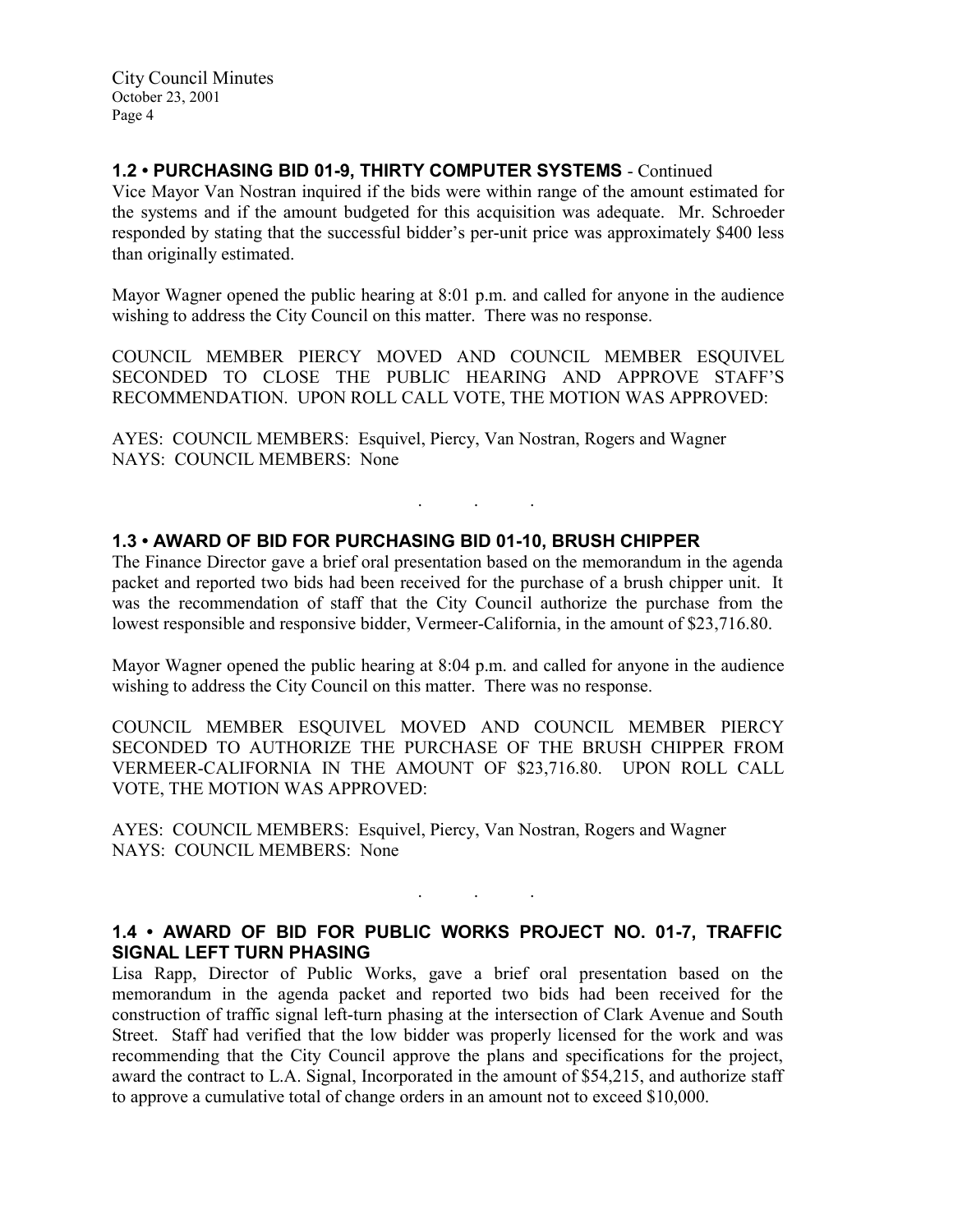## 1.4 • AWARD OF BID FOR PUBLIC WORKS PROJECT NO. 01-7, TRAFFIC SIGNAL LEFT TURN PHASING - Continued

Responding to a question from Vice Mayor Van Nostran, Mrs. Rapp stated that the only major equipment to be replaced would be the poles, that the controllers and conduit would be reused.

Council Member Rogers questioned the size of the change order authorization, noting that it was a significantly higher percentage than normal. Mrs. Rapp responded by stating that since the plans called for the conduit and controllers to be reused, extra work could be required if unexpected conditions were discovered upon removal of the existing poles.

Responding to a question from Council Member Esquivel, Mrs. Rapp stated that the cost of installing left-turn phasing varied great from any given intersection to another based upon design and whether any existing equipment was reusable.

Mayor Wagner inquired if staff had looked at left-turn phasing for the intersection of South Street and Bellflower Boulevard. Mrs. Rapp responded by stating that while past reviews had indicated that the intersection did not meet traffic warrants for left-turn phasing, staff had plans to take another look at the intersection.

Mayor Wagner opened the public hearing at 8:08 p.m. and called for anyone in the audience wishing to address the City Council on this matter. There was no response.

COUNCIL MEMBER ROGERS MOVED AND COUNCIL MEMBER PIERCY SECONDED TO APPROVE STAFF'S RECOMMENDATION. UPON ROLL CALL VOTE, THE MOTION WAS APPROVED:

AYES: COUNCIL MEMBERS: Esquivel, Piercy, Van Nostran, Rogers and Wagner NAYS: COUNCIL MEMBERS: None

1.5 • AWARD OF BID FOR PURCHASING BID 01-11, ONE-TON TRUCK WITH SERVICE BODY AND RACK

. . .

The Finance Director gave a brief oral presentation based on the memorandum in the agenda packet and stated three bids had been received for the purchase of a one-ton truck with service body and rack. It was the recommendation of staff that the City Council authorize the purchase of the vehicle from the lowest bidder, Chevrolet of El Monte, in the amount of \$28,898.64.

Responding to a question from Vice Mayor Van Nostran, the Director of Public Works advised that the vehicle would be utilized by the irrigation crew.

Mayor Wagner opened the public hearing at 8:10 p.m. and called for anyone in the audience wishing to address the City Council on this matter. There was no response.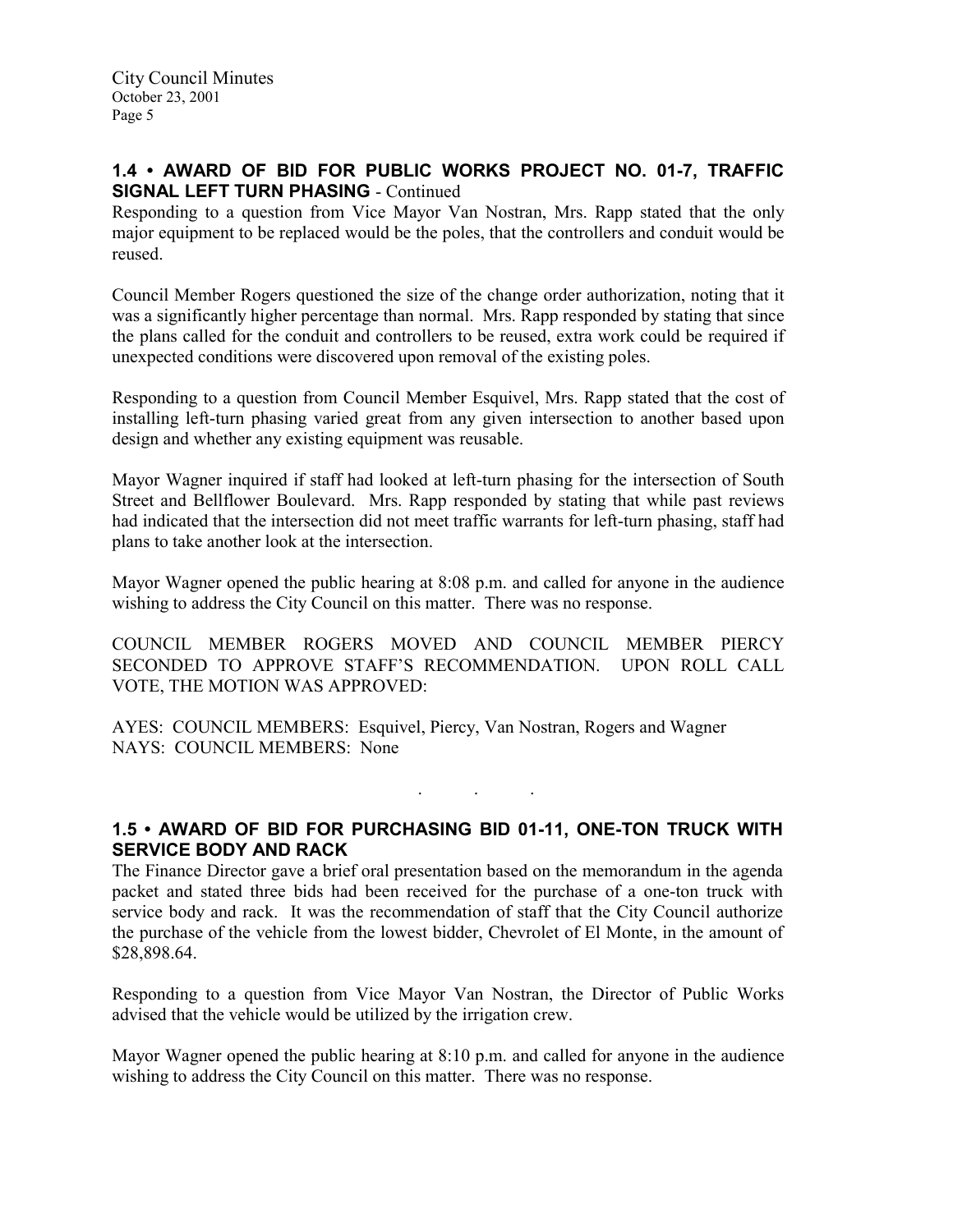### 1.5 • AWARD OF BID FOR PURCHASING BID 01-11, ONE-TON TRUCK WITH SERVICE BODY AND RACK - Continued

COUNCIL MEMBER PIERCY MOVED AND COUNCIL MEMBER ESQUIVEL SECONDED TO CLOSE THE PUBLIC HEARING AND AWARD THE BID AS RECOMMENDED BY STAFF. UPON ROLL CALL VOTE, THE MOTION WAS APPROVED:

AYES: COUNCIL MEMBERS: Esquivel, Piercy, Van Nostran, Rogers and Wagner NAYS: COUNCIL MEMBERS: None

## 2.1 • NOTICE OF COMPLETION - PUBLIC WORKS CONTRACT 00-14, REHAB ALLEY WEST OF LAKEWOOD BOULEVARD, KALBAN, INC., AND AMENDING AGREEMENT FOR ALLEY IMPROVEMENTS BEHIND LAKEWOOD SQUARE

. . .

The Public Works Director gave a brief oral presentation based on the memorandum in the agenda packet and reported that the project to rehabilitate the alley west of Lakewood Boulevard between Candlewood Street and Del Amo Boulevard had been completed. She noted that the area between Del Amo and Hardwick had been reconstructed with concrete cement pavement, while the area between Hardwick and Candlewood had been reconstructed and overlaid with rubberized asphalt concrete. She advised that the project had been funded by the Lakewood Redevelopment Agency and that \$56,771 in additional funding was necessary to cover the complete cost of the project, including compaction and materials testing and project design. It was the recommendation of staff that the City Council accept the work performed by Kalban, Incorporated and authorize the filing of a notice of completion in the amount of \$307,638; adopt Resolution No. 2001-76 approving the Fourth Amendment to Reimbursement Agreement for the Construction of Public Improvements to increase the funding level for the project from \$285,000 to \$341,771; and appropriate \$56,771 from the general fund to complete funding for the project.

RESOLUTION NO. 2001-76; A RESOLUTION OF THE CITY COUNCIL OF THE CITY OF LAKEWOOD MAKING FINDINGS AND DETERMINATIONS WITH RESPECT TO THE CONSTRUCTION OF CERTAIN PUBLIC IMPROVEMENTS OF BENEFIT TO THE LAKEWOOD REDEVELOPMENT PROJECT NO. 1 AND APPROVING AND AUTHORIZING EXECUTION OF A FOURTH AMENDMENT TO REIMBURSEMENT AGREEMENT FOR THE CONSTRUCTION OF PUBLIC IMPROVEMENTS BETWEEN THE LAKEWOOD REDEVELOPMENT AGENCY AND THE CITY OF LAKEWOOD

Vice Mayor Van Nostran complimented Mrs. Rapp and her staff on their management of the project, noting that the construction proceeded smoothly with the minimum amount of disruption to surrounding residents possible. Mrs. Rapp thanked the Vice Mayor and noted that both the surrounding business owners and apartment tenants had been very cooperative and good to work with.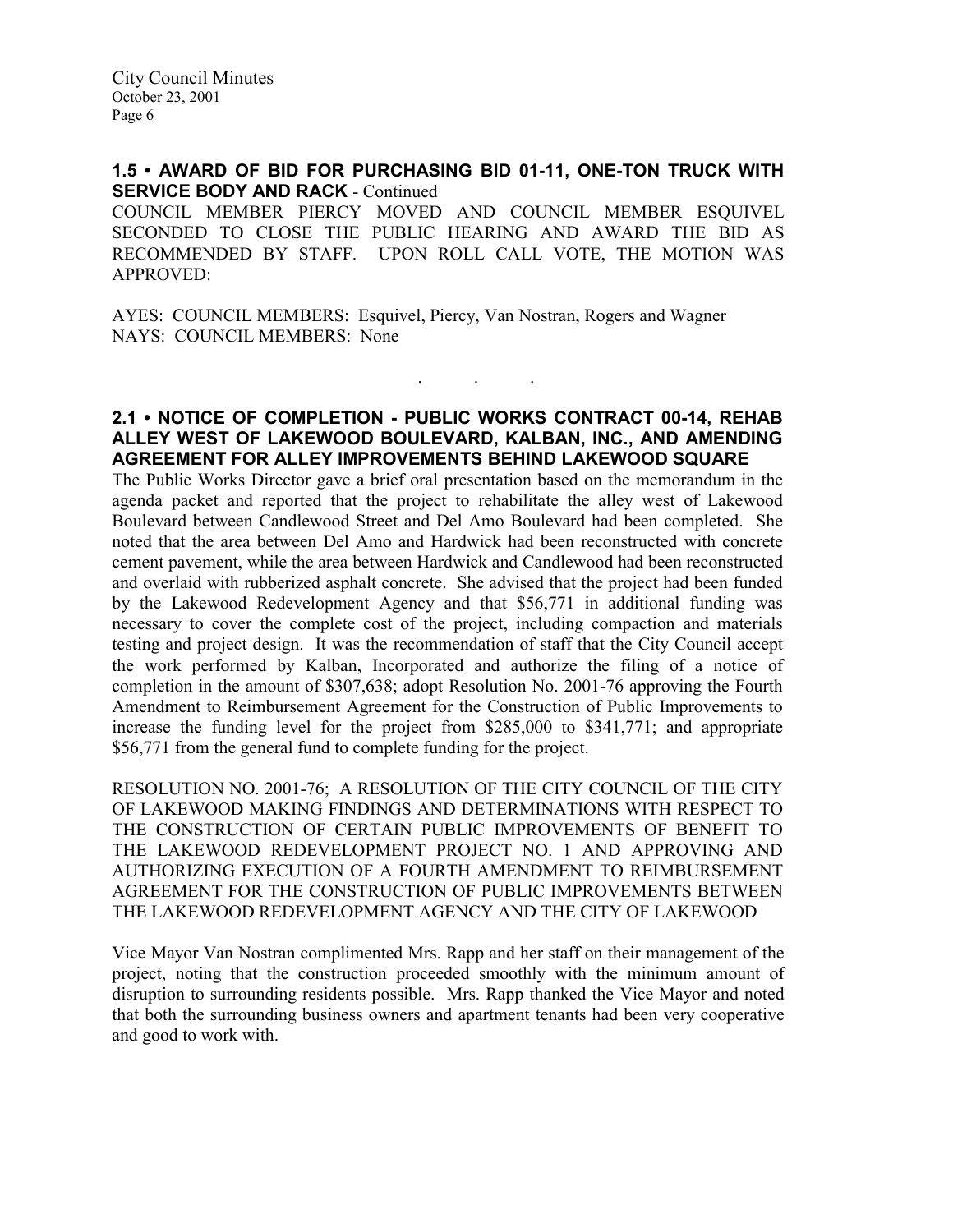## 2.1 • NOTICE OF COMPLETION - PUBLIC WORKS CONTRACT 00-14, REHAB ALLEY WEST OF LAKEWOOD BOULEVARD, KALBAN, INC., AND AMENDING AGREEMENT FOR ALLEY IMPROVEMENTS BEHIND LAKEWOOD SQUARE

VICE MAYOR VAN NOSTRAN MOVED AND COUNCIL MEMBER PIERCY SECONDED TO APPROVE STAFF'S RECOMMENDATION AND ADOPT RESOLUTION NO. 2001-76. UPON ROLL CALL VOTE, THE MOTION WAS APPROVED:

AYES: COUNCIL MEMBERS: Esquivel, Piercy, Van Nostran, Rogers and Wagner NAYS: COUNCIL MEMBERS: None

## 3.1 • EXTENSION OF AGREEMENT WITH PACIFIC HEALTH AND SAFETY CONSULTING, INC.

 $\mathbf{r}$  .  $\mathbf{r}$  ,  $\mathbf{r}$  ,  $\mathbf{r}$  ,  $\mathbf{r}$  ,  $\mathbf{r}$  ,  $\mathbf{r}$ 

Deputy City Manager Sandi Ruyle gave a brief oral presentation based on the memorandum in the agenda packet and stated the City Council had previously approved an agreement with Pacific Health and Safety Consulting, Inc. to audit the City's policies, plans and operations for employee safety. The proposed extension of the agreement would provide for a contract Senior Industrial Hygienist/Safety Engineer who would be on-site one day per week. This Safety Engineer would serve as a resource to all departments and the City's Safety Committee and would provide training, ongoing audits, as well as keep the City apprised of any changes to regulations, environmental compliance and legislation relating to worker safety. It was the recommendation of staff that the City Council amend the agreement with Pacific Health and Safety Consulting, Inc. to encompass a Phase II with the tasks contained in the agenda report and appropriate \$26,000 to extend the contract through June 30, 2002.

Council Member Piercy inquired if the time contracted for would be sufficient to meet all the City's needs. Ms. Ruyle responded by stating that this was a pilot program and that once past the initial learning curve, staff may actually need less of the consultant's time.

Ms. Ruyle also responded to a question from Council Member Rogers by stating that this was the first time outside expertise had been sought in this area.

COUNCIL MEMBER ESQUIVEL MOVED AND COUNCIL MEMBER PIERCY SECONDED TO APPROVE STAFF'S RECOMMENDATION. UPON ROLL CALL VOTE, THE MOTION WAS APPROVED:

AYES: COUNCIL MEMBERS: Esquivel, Piercy, Van Nostran, Rogers and Wagner NAYS: COUNCIL MEMBERS: None

. . .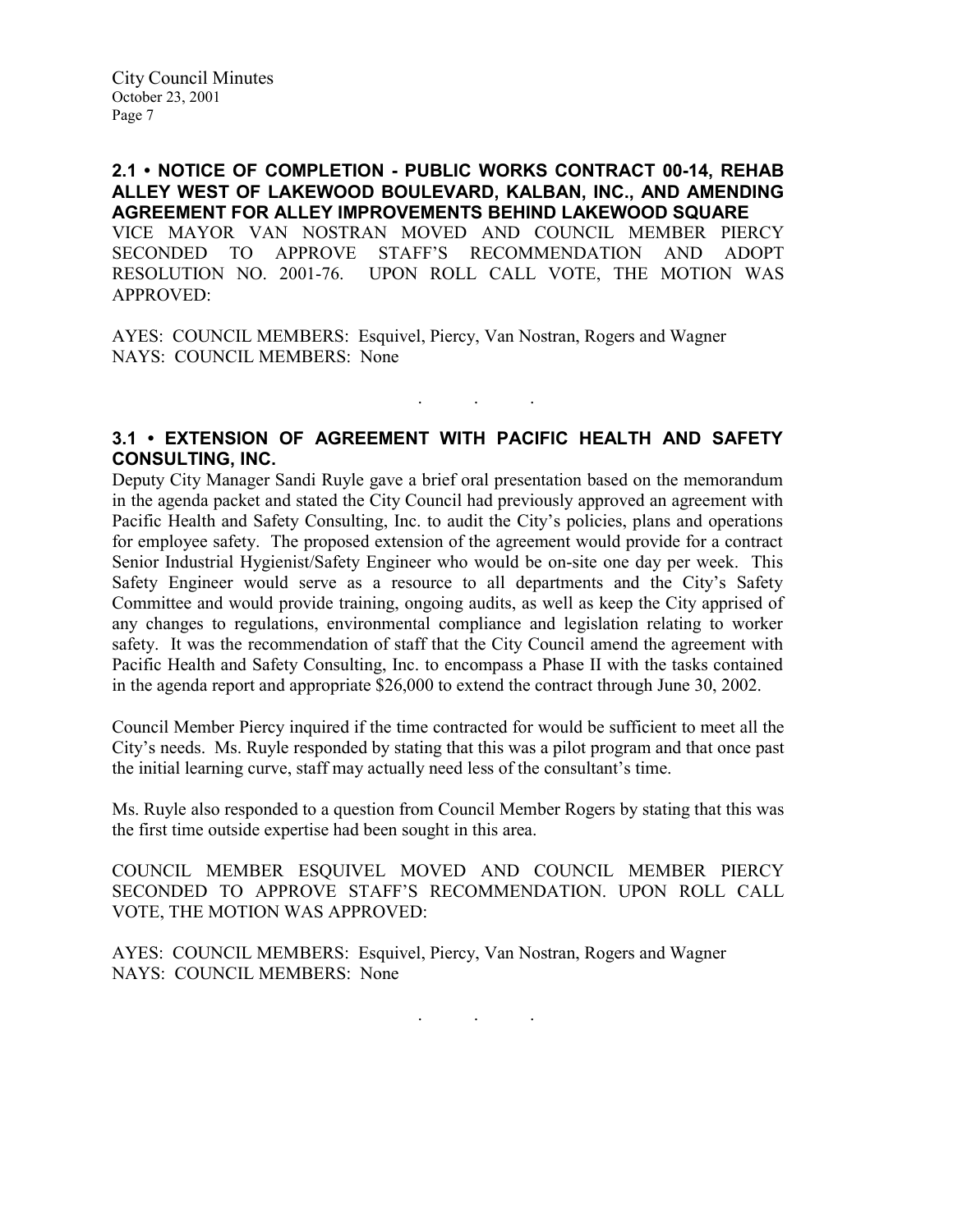## 3.2 • SCHOOL DISTRICT FORMATION COMMITTEE STATUS REPORT

Council Member Rogers reported that the School District Formation Committee had been altered from a committee-of-the-whole to an ad hoc committee consisting of himself and Mayor Wagner. The committee had begun reaching out to the four school districts to indicate an ongoing commitment to improving Lakewood schools by working together and putting past battles aside. He reported on the initial meetings with the individual districts stating the ABC Unified had indicated that they would support a new Lakewood district only if it did not impact their own district in any way; that Paramount Unified had no interest in cooperation although very few Lakewood residents in their district even used their services; Long Beach Unified had indicated a willingness to meet and work toward a new district if the scope was smaller and did not include any City of Long Beach territory and a consultant was utilized; finally, Bellflower Unified had indicated a strong interest in a combined Lakewood/Bellflower district, viewing an inter-district territory transfer as a more attainable option. He concluded by stating the Committee would be meeting with the district again at the end of the month and were looking at potential consultants. The Committee would be reporting back to the City Council with concrete suggestions in the very near future.

Council Member Piercy inquired if there was any indication that the four districts might be willing to meet as a group. Council Member Rogers stated that although it could be advantageous for the City to have all the districts sit down together, it seemed quite unlikely at this point.

Mayor Wagner noted that although ABC Unified had stated they were not interested in any proposal that would affect them, they had indicated that they were willing to talk about changes to their internal operations that would improve service to Lakewood students.

Council Member Piercy asked if there were any meetings planned to receive input from the community. Council Member Rogers responded by stating that the Committee had met with the Lakewood Unified School District Organizing Committee regarding the direction of the City's efforts and expressed that improving schools continued to be a priority.

At 8:27 p.m., the Regular Meeting of the City Council was recessed for the Meeting of the Lakewood Redevelopment Agency. At 8:34 p.m., the City Council Meeting was reconvened.

. . .

. . .

#### ORAL COMMUNICATIONS:

Lindalee Iverson, Bellflower, addressed the City Council regarding the formation of a Lakewood/Bellflower joint task force to support the Bellflower Unified School District in applying for State and Federal grants.